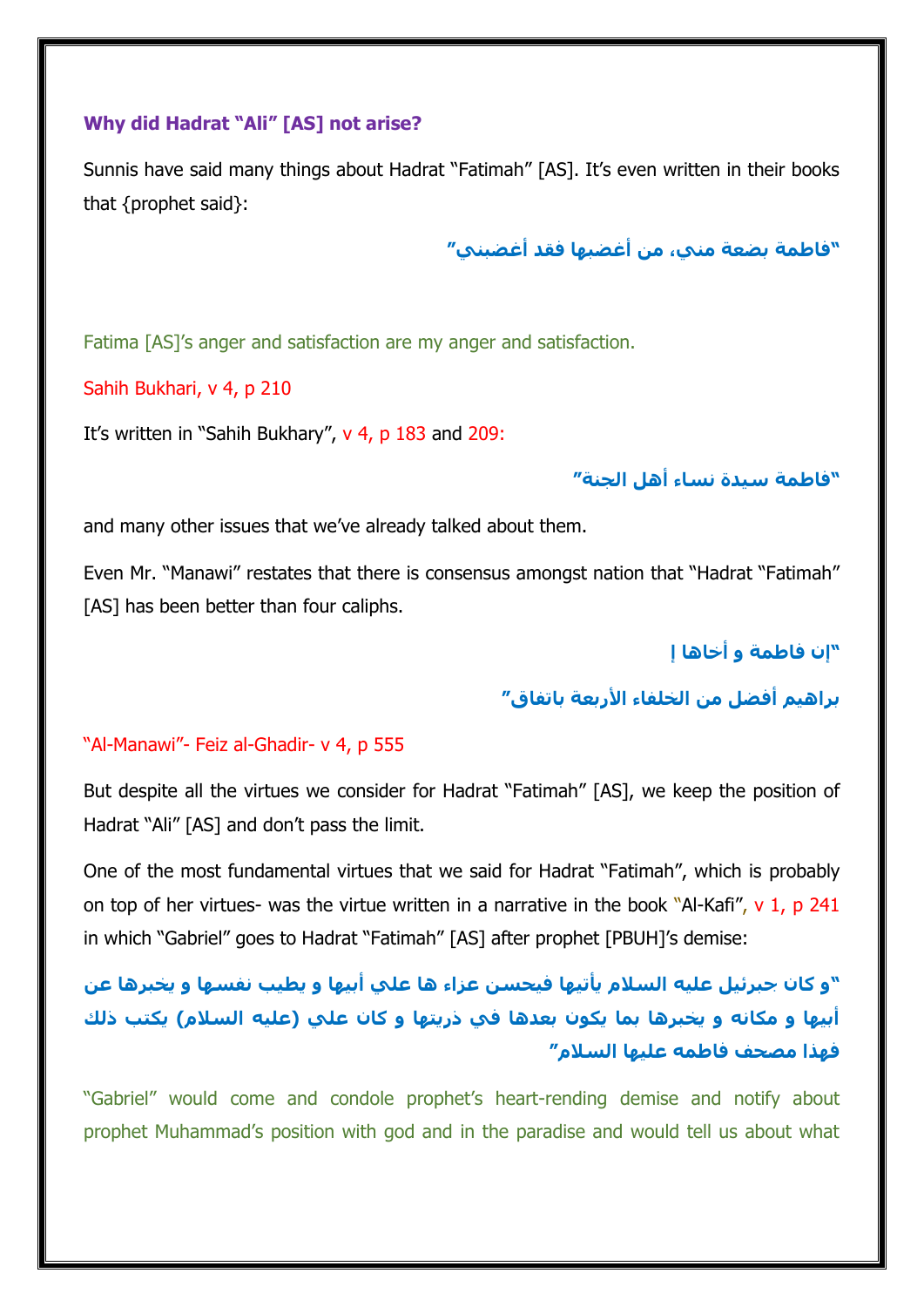will happen to prophet in the future. "Ali" [AS] would write them down and it's the same {book} called "the Mushaf of "Fatimah" [AS].

And it's written in some books that Hadrat "Fatimah" [AS] said to "Ali" [AS] in the last moments of her life:

## **"أذن ألحدثك بما كان و بما هو كائن و بما لم يكن إلي يوم القيامة"**

Dear "Ali"! come here to tell you about past and future and what hasn't happened till day of resurrection.

"Al-Majlesi"- Bihar al-Anwar- v 43, p 8 /// "Shaikh Ali Namazi"- Mustadrak Safinah al-Baharv 8, p 63 and 243

Elders and religious resources have talked about Hadrat "Fatimah" either. Two or three week ago I quoted from Grand Ayatollah "Fazel lankarani" who said:

Hadrat "Fatimah" [AS]'s great position is beyond the horizon of our limited and insufficient thoughts and the hand of our thought is short to find out about it.

#### He said in continue:

Unfortunately, we should admit that after 1400 years, we've known this unique emerald, and worse than that ignorance and parhaps passion and being deceived by so-called new thoughts have caused that some narrow minded people have doubt about her positions.

### **Mr. "Hedayati":**

Why did commander of faithful [AS] not arise to get his due after prophet [PBUH]'s demise?

#### **Ayatollah "Qazvini":**

As for this matter, I'll explain briefly. It's written in different pages of the book "Nahj al-Balaghah" and Sunni books that after prophet [PBUH]'s demise when others usurped caliphate, "Ali" [AS] said:

## **"لنحن أحق الناس به، ألنا أهل البيت و نحن أحق بهذا األمر منكم"**

"Ibn Qutaybah Dinwari " imamate and policy- searched by: "al-Zeini"- v1, p 19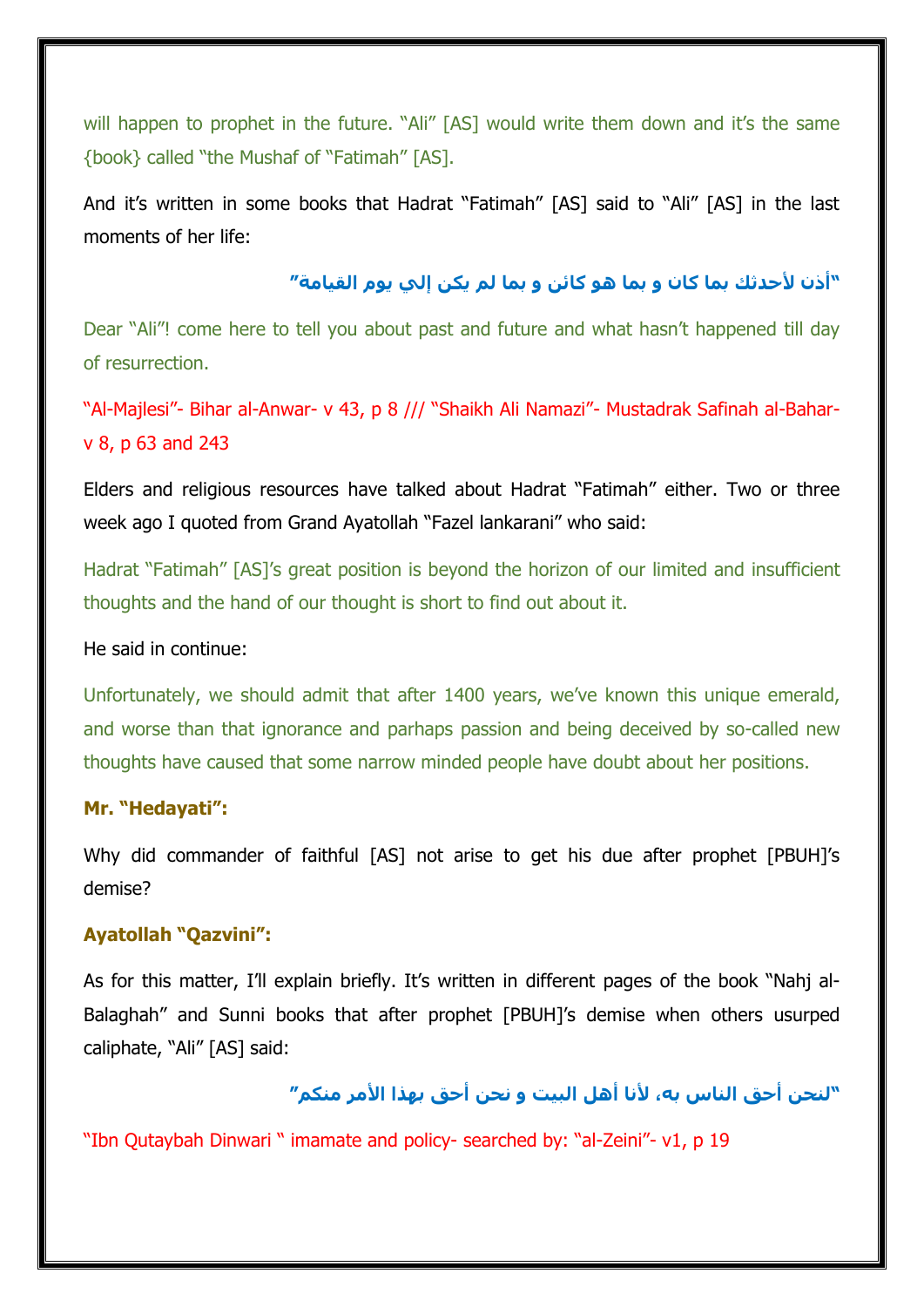He writes in the page 18:

**"أنا أحق بهذا األمر منكم، ال أبايعكم و أنتم أولي بالبيعة لي"**

"Ali" [AS] says in "Nahg al-Balagha", sermon 2:

**"ال يقاس بآل محمد صلي هللا عليه و آله من هذه األمة أحد و ال يسوي بهم من جرت نعمتهم عليه أبدا، هم أساس الدين و عماد اليقين، إليهم يفئ الغالي و بهم يلحق التالي و لهم خصائص حق الوالية و فيهم الوصية و الوراثة"**

Qualities of ruling, guardianship, Imamate are in "Ahl al-Bayt" [AS].

The most interesting sentence that I said from "Ali" [AS] is that he said after Uthman's assassination and taking caliphate:

## **"اآلن إذ رجع الحق إلي أهله و نقل إلي منتقله"**

At this time that I've accepted caliphate, truth returned to its main place and right reached to entitled.

#### "Nahg al-Balagha"- second sermon

Commander of faithful used any opportunity saying that he was entitled, whether at the time of triple caliphs {Abu-Bakr- Umar and Uthman} or after becoming caliph.

But as for this matter that why commander of faithful [AS] didn't arise getting his due? Many elders have talked in this regard; "Ibn Abi al-Hadid Mutazilī" discusses this question in the book "description of Nahj al-Balagha"  $v$  10, p 254, that if "Ali" [AS] underacted getting his due or not? Why didn't he arise despite this fact that he was the bravest person?

"Ali" [AS] has said in many sermons of the book "Nahj al-Balagha" that he didn't arise because he didn't have enough force. "Ali" [AS] says in the third sermon:

**"و طفقت أرتأي بين أن أصول بيد جذاء أو أصبر علي طخية عمياء يهرم فيها الكبير و يشيب فيها الصغير و يكدح فيها مؤمن حتي يلقي ربه فرأيت أن الصبر علي هاتا أحجي فصبرت و في العين قذي و في الحلق شجا أري تراثي نهبا"**

I wanted to arise getting my due empty-handed, or wait against this dark and gloomy environment that they made. I found out that tolerance is better than uprising emptyhanded, so I waited while having bone in my throat and thistle in my eye.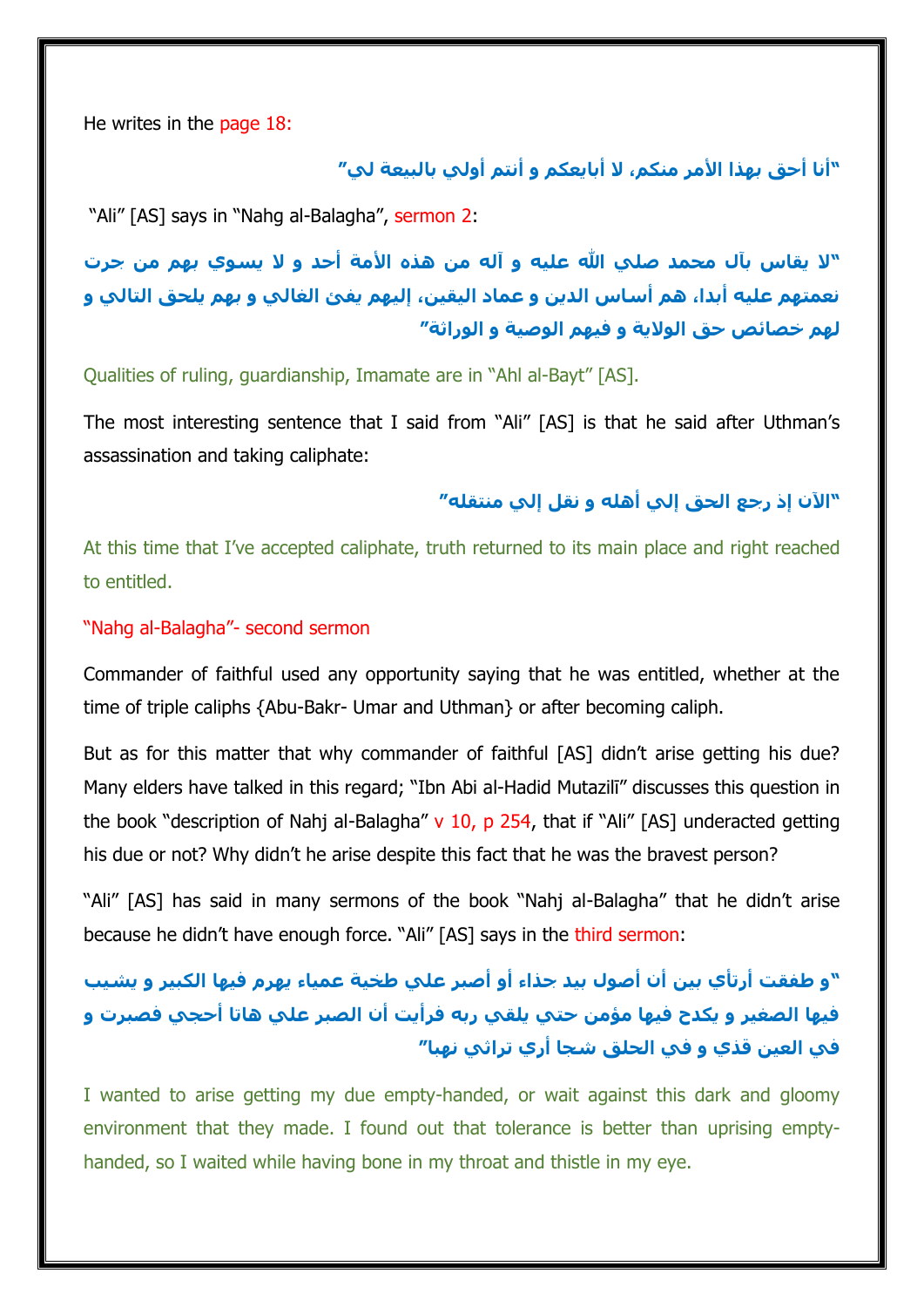He says in sermon 26:

**"فنظرت فإذا ليس لي معين إال أهل بيتي فضننت بهم عن الموت و أغضيت علي القذي و شربت علي الشجي و صبرت علي أخذ الكظم و علي أمر من طعم العلقم"**

And sermon 217:

**"فنظرت فإذا ليس لي رافد و ال ذاب و ال مساعد إال أهل بيتي، فضننت بهم عن المنية فأغضيت علي القذي و جرعت ريقي علي الشجي و صبرت من كظم الغيظ علي أمر من العلقم و آلم للقلب من حز الشفار"**

I asked help for uprising getting my due but no one announced loyalty other than my "Ahl al-Bayt" {people of the house}. And I found out that it's not in our interest to put my "Ahl al-Bayt" before sword.

It's written in some books such as "Ghamous al-Bahrain" from "Muhammad Abu al-Fadl"- Sunni scholar lived in 8 century-:

One of elders asked me: It's said that commander of faithful [AS] had about 700 forces, so why didn't he arise? I said: that's true that he had 700 forces but his opponents had about 30000 forces, there wasn't any balance between them.

"Ghamous al-Bahrain"- p 333, /// the book of assaulting "Fatimah" [AS]'s house- p 90

It's said that once commander of faithful [AS] pointed out to 30 sheep ranching and said:

Swear by god! If I had as many forces as this herd of sheep, I'd arise.

**"أن أمير المؤمنين )عليه السالم( خطب الناس بالمدينة، فقال: الحمد هلل الذي ال إله إال هو ... و الذي فلق الحبة و برأ النسمة! لقد علمتم أني صاحبكم و الذي به أمرتم و أني عالمكم و الذي بعلمه نجاتكم و وصي نبيكم و خيرة ربكم ... أما وهللا! لو كان لي عدة أصحاب طالوت أو عدة أهل بدر و هم أعداؤكم لضربتكم بالسيف، حتي تؤولوا إلي الحق و تنيبوا للصدق ... قال: ثم خرج من المسجد، فمر بصيرة فيها نحو من ثالثين شاة، فقال: وهللا! لو أن لي رجاال ينصحون هلل عز وجل و لرسوله بعدد هذه الشياه، ال زلت أبن أكلة الذبان عن ملكه**

**قال: فلما أمسي بايعه ثالثمائة و ستون رجال علي الموت، فقال لهم أمير المؤمنين )عليه السالم(: اغدوا بنا إلي أحجار الزيت محلقين و حلق أمير المؤمنين )عليه السالم(، فما وافي من القوم محلقا إال أبو ذر و المقداد و حذيفة بن اليمان و عمار بن ياسر و جاء سلمان**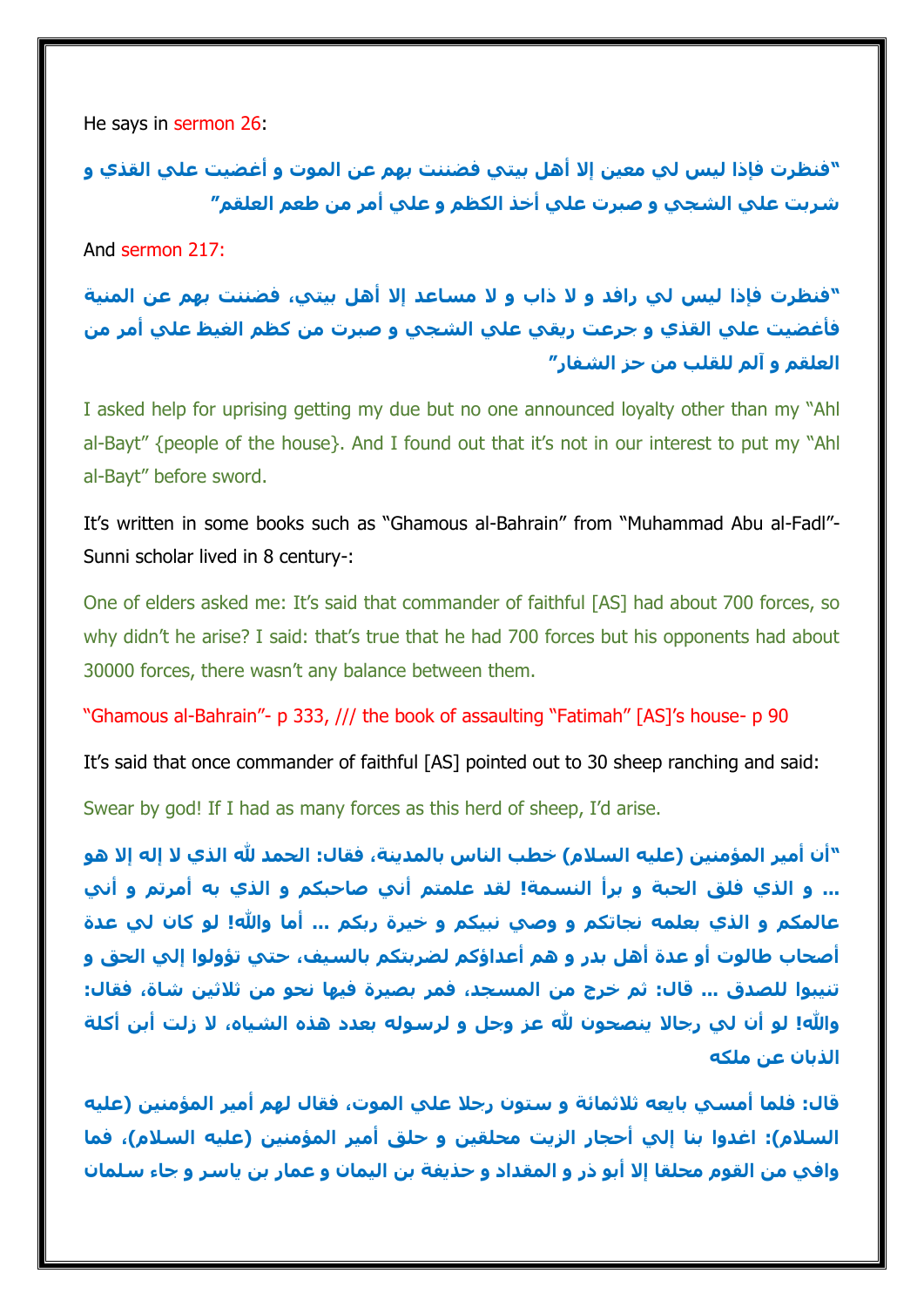## **في آخر القوم، فرفع يده إلي السماء فقال: أللهم إن القوم استضعفوني، كما إستضعفت بنو إسرائيل هارون ... .**

When 360 people swore allegiance with "Ali" [AS], Hadrat "Ali" [AS] told them: come to that place tomorrow with shaved head. No one came other than five persons- "Abuzar"- "Miqdad"- "Ammar" and "Salman" who appeared with delay.

## "Kulayni"- Al-Kafi- v 8, p 31

And it's written in many Shia and Sunni resources that Imam "Ali" [AS] said:

**"و الذي بعث محمدا بالحق! لو وجدت يوم بويع أخو تيم أربعين رهطا، لجاهدتهم في هللا إلي أن أبلي عذري"**

"Al-Majlesi"- Bihar al-Anvar- v 29- p 420

## **"و اجتمع جماعة إلي علي بن أبي طالب يدعونه إلي البيعة له، فقال لهم: اغدوا علي هذا محلقين الرؤوس. فلم يغد عليه إال ثالثة نفر"**

Some people went to "Ali bin Abi Talib" to swear allegiance with him helping him to arise. "Ali" [AS] said: come to that place tomorrow with shaved head, but no one came unless three of them.

### "Tarikh Ya'qubi"- v 2, p 126

It's written in some narratives that "Ali" [AS] said:

I'd definitely arise if I had as many troops as "Badr" or "Saul" companions.

Some may face this doubt that why commander of faithful who was the conqueror of battles of "Badr", "Uhud", "Khaybar", "hunayn" and "Trench" and … didn't arise alone? Wasn't he able to fail them alone with all that courage and power?

We'll say in response: commander of faithful [AS] isn't suppose to act against the method of prophet Muhammad [PBUH] and other prophets [PBUTH]. "Ibn abi al-Hadid" quotes a narrative:

Prophet [PBUH] tolerated against the crimes of "Quraysh" {tribe} due to lack of having enough force during his life in "Mecca" to be example for his successors not to arise alone if they don't have force, because works of Islam aren't suppose to be done via miracle or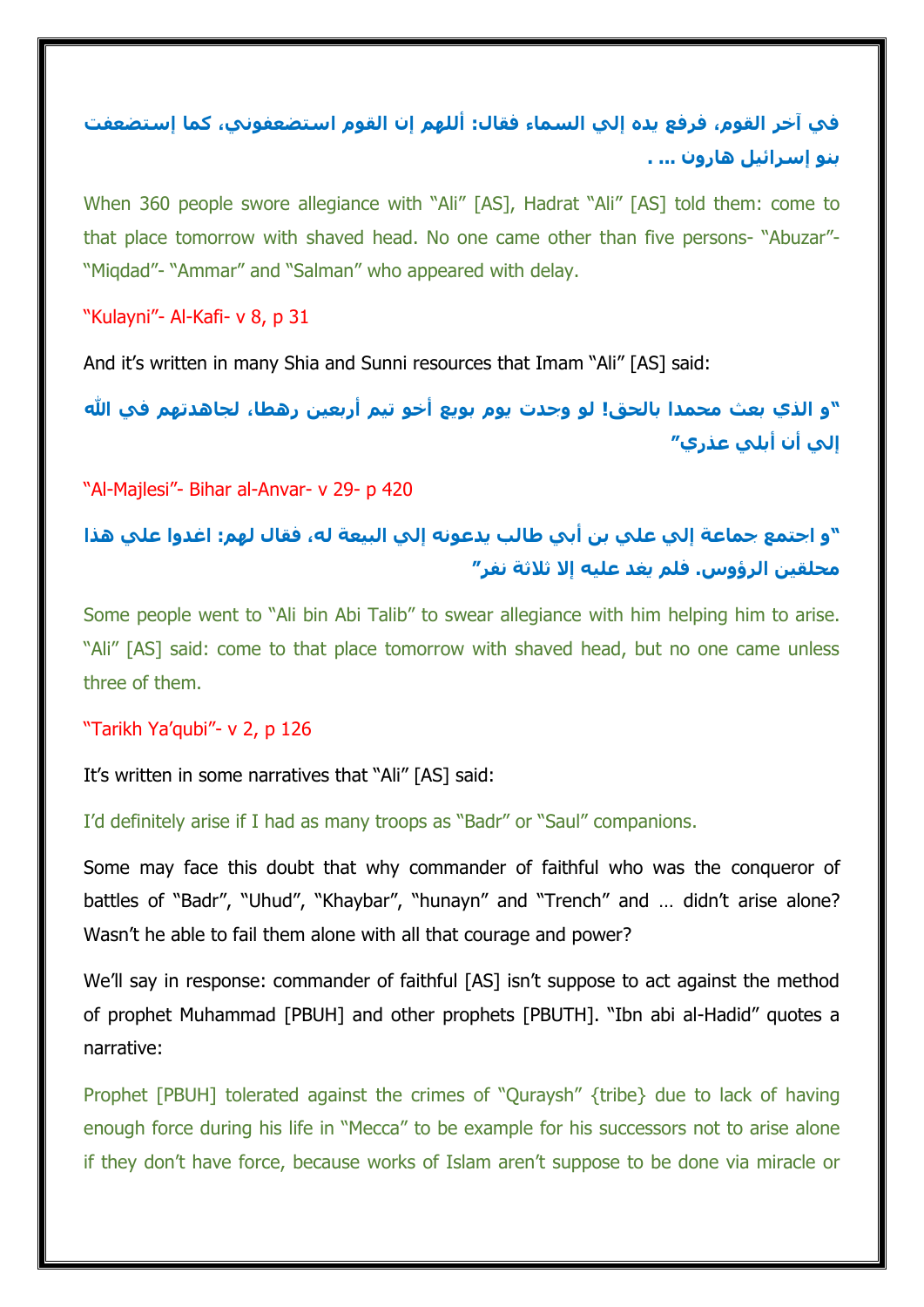what happened to Hadrat "Noah" and "Lout" [AS] and they tolerated, "Ali" [AS] examples them who clinched their teeth and waited due to lack of having force.@@@

It's written in some narratives that "Ali" [AS] has said that prophet [PBUH] told me:

**"إن وجدت أعوانا فانبذ إليهم و جاهدهم و إن لم تجد أعوانا فكف يدك و احقن دمك، حتي تجد علي إقامة الدين و كتاب هللا و سنتي أعوانا"**

"Mirza Nouri"- Mustadrak al-Wasael, v11, p75 // "Mir Jahani"- Misbah al-Balaghah, v3, p 6 /// Shaykh Tusi"- al-Gheibat- p 193 /// Shaikh Tabarsi, v 1, p 280

**"و أيم هللا! لو ال مخافة الفرقة بين المسلمين و أن يعود الكفر و يبور الدين، لكنا علي غير ما كنا لهم عليه"**

Swear by god! My dealing towards opponents would be different than know, if I weren't afraid of division between Muslims and that infidelity returns again and Islam religion swerves towards precipice

"Ibn abi al-Hadid"- description of "Nahj al-Balaghah" – v1, p 307

"Ibn 'Abd al-Barr"- Sunni prominent figure- says in the book "Al- isti'ab" that commander of faithful [AS] said:

**"فقال علي العجب لطلحة و الزبير إن هللا عز وجل لما قبض رسوله صلي هللا عليه و سلم قلنا: نحن أهله و أولياؤه، ال ينازعنا سلطانه أحد، فأبي علينا قومنا، فولوا غيرنا و أيم هللا! لوال مخافة الفرقة و أن يعود الكفر و يبوء الدين لغيرنا"**

After prophet [PBUH]'s demise we said that we're prophet [PBUH]'s "Ahl al-Bayt" and no one will argue with us over caliphate but our nation selected others for caliphate. If I weren't afraid of division and that opponents would misuse civil conflicts and Islam promised enemies would misuse and take act to destroy Islam, my dealing would definitely be different.

"Ibn Abd al-Barr"- Al-Isti'ab- v 2, p 497

#### **Mr. "Hedayati":**

Why did they not let commander of faithful [AS] to get his inalienable right? What was their motive and reason?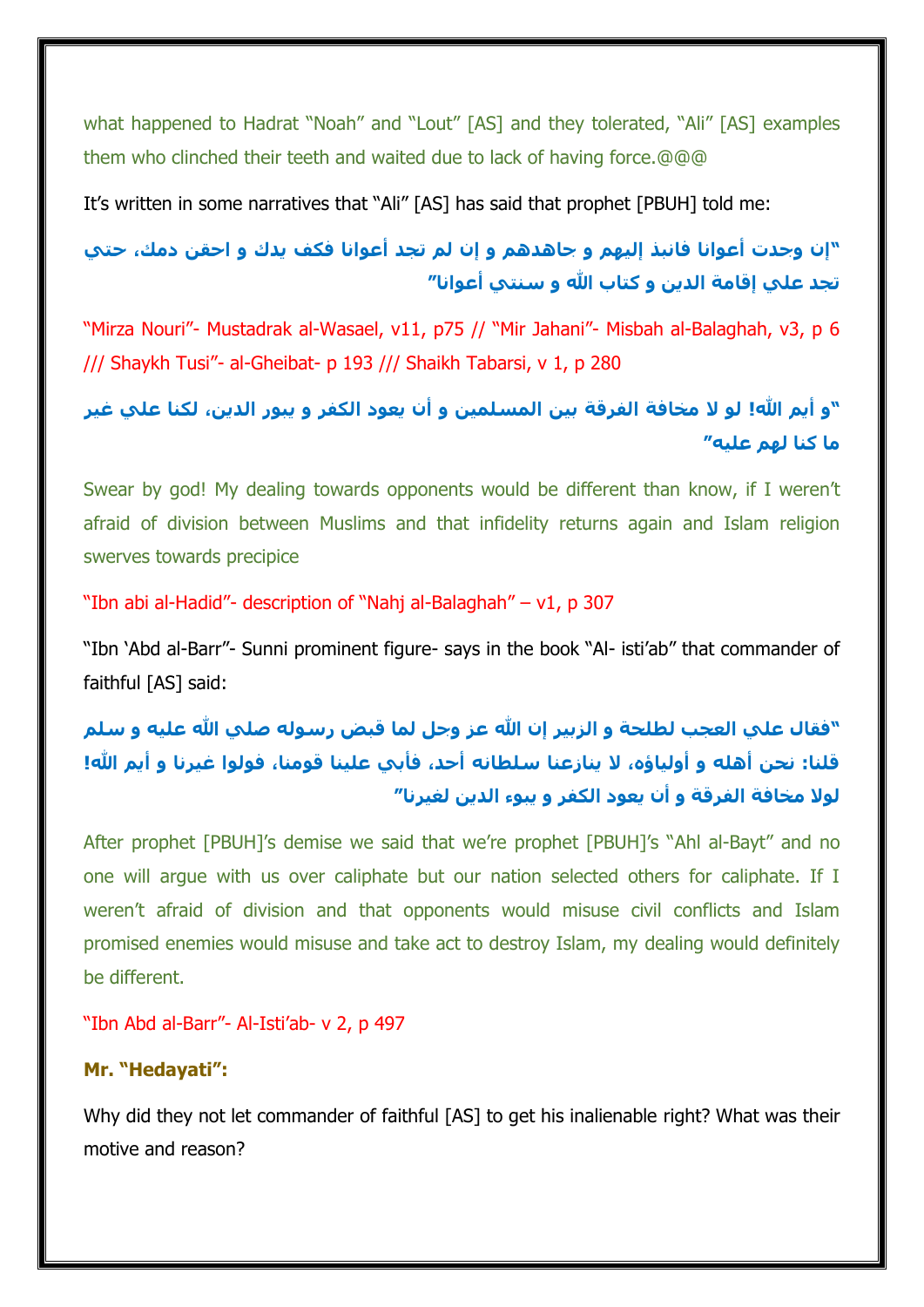#### **Master "Qazvini":**

As for their reason of depriving commander of faithful [AS] of his right and selecting others as caliph, someone from "Bani Asad" asked "Ali" [AS] such question:

## **كيف دفعكم قومكم عن هذا المقام و أنتم أحق به؟**

How is it that {people}"Quraysh" tribe who knew that you deserve the position of caliphate, ignored you and went to another guy?

Imam "Ali" [AS] said:

**"يا أخا بني أسد! إنك لقلق الوضين ترسل في غير سدد و لك بعد ذمامة الصهر و حق المسألة و قد استعلمت فاعلم! أما اإلستبداد علينا بهذا المقام و نحن األعلون نسبا و األشدون برسول هللا صلي هللا عليه و آله نوطا، فإنها كانت أثرة شحت عليها نفوس قوم و سخت عنها نفوس آخرين و الحكم هللا و المعود إليه القيامة"**

O my "Asadi" {a man from Bani Asad tribe} brother! You're an anxious and concerned man who asks improper. But you've right to ask and undoubtedly you seek understanding. Know! oppression and despotism that we were imposed about caliphate- while we were better parentage and our relationship with prophet [PBUH] was more stable- were nothing other than selfishness and a group of people stick to caliphate in miserly way and a group gave it up magnanimously. God is the judge and all of us will return to him.

After Hadrat "Fatimah" [AS]'s martyrdom, "Ali" [AS] said to "Abu-Bakr":

**"لكنك إستبددت علينا باألمر"**

You oppressed us.

"Sahih Bukhari", v 5, p 83 // "Sahih Muslim" v 5, p 154

**" و أما اإلستبداد علينا بهذا المقام"**

This is what's written in "Nahj al-Balaghah" and there's no doubt about it.

Another point is that "Ali" [AS] says:

"Quraysh" took their grudge towards prophet [PBUH] out on me.

They were mad at prophet [PBUH] and could react and took their revenge of "Ali" [AS].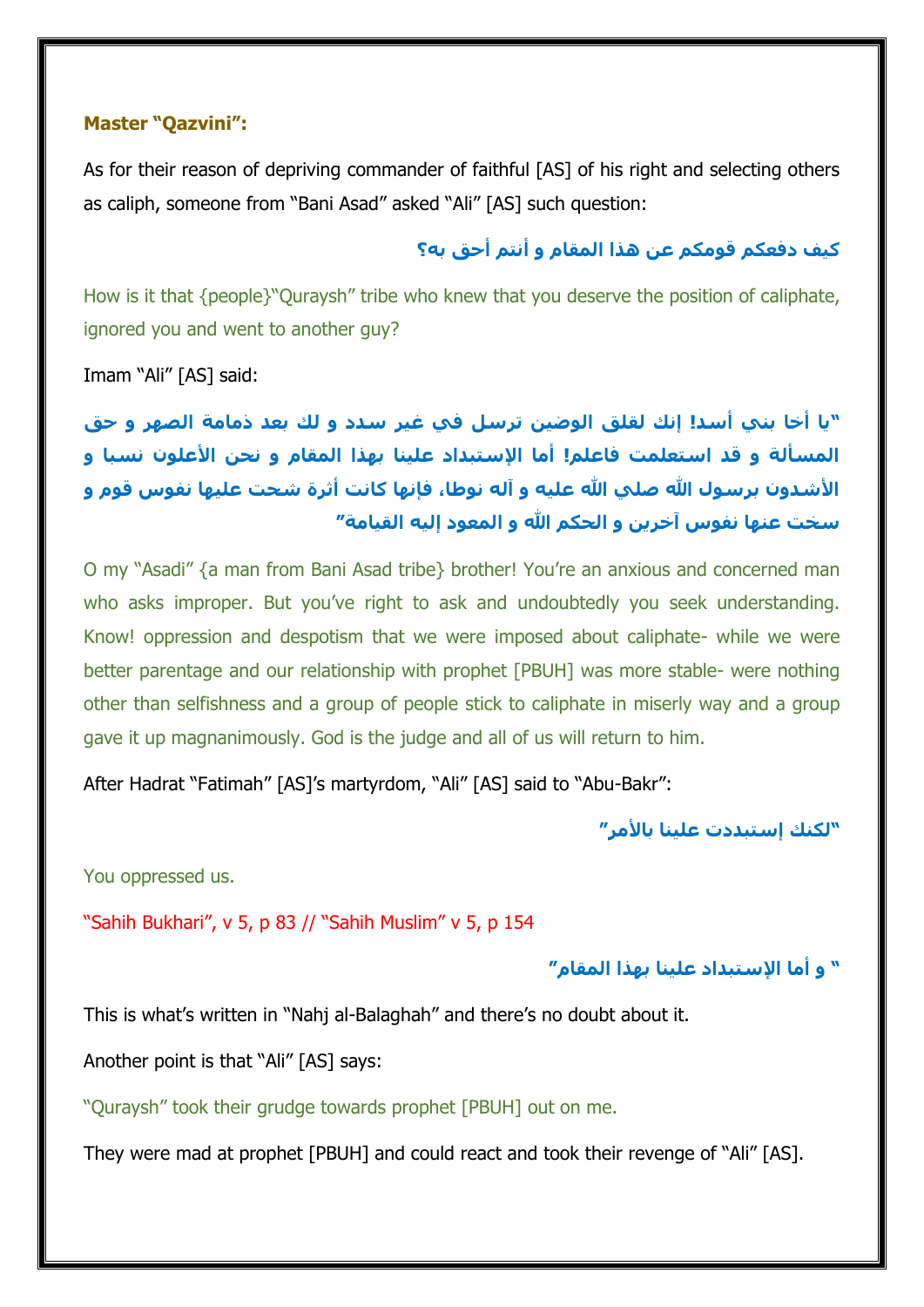## **"كل حقد حقدته قريش علي رسول اللّه )صلي هللا عليه و آله( أظهرته في و ستظهره في ولدي من بعدي"**

All the grudges that they held against prophet and couldn't express them, they applied them against me and after me they'll do so to my children.

"Ibn Abi al-Hadid"- description of "Nahj al-Balaghah" v 20, p 328

Imam "Ali" [AS] says:

**"أللهم إني أستعديك علي قريش، فإنهم أضمروا لرسولك )صلي هللا عليه و آله( ضروبا من الشر و الغدر، فعجزوا عنها وحلت بينهم و بينها، فكانت الوجبة بي و الدائرة علي، أللهم احفظ حسنا و حسينا"**

God! Help me against "Quraysh" plots. Because "Quraysh" had evil intentions and decided to betray prophet [PBUH], you didn't let them to carry out their evil intentions. But after prophet, they treasured opportunity and applied all their evil intentions towards prophet on me, and took their revenge of me. God! Protect my "Hassan" and "Hussein" from "Quraysh".

"Ibn abi al-Hadid"- description of "Nahj al-Balagha"- v 20, p 298

## **"ما لي و لقريش؟! إنّما وترتهم بأمر اللّه و رسوله، أ فهذا جزاء من أطاع اللّه و رسوله إن كانوا مسلمين؟"**

What does "Qurayh" {tribe} have to do with me? If I killed their elders in Islam battles, it was what god and prophet ordered me. Is the reward of the person who obeyed god and his messenger to make him staying at home {by getting caliphate from him} and beating his spouse up and oppress him?

"Ibn abi al-Hadid"- description of "Nahj al-Balagha"- v 20, p 328

Of course, Hadrat "Fatimah" [AS] herself said as well:

## **"و ما الذي نقموا من أبي حسن! نقموا و اللّه نكير سيفه!! و ش ّدة وطأته و نكال وقعته"**

To get revenge from Ali's sword they keep opposing and oppressing him.

"Ibn Tayfour"- Balghat al-Nisa'- p20 /// "Ibn abi al-Hadid"- describtion of Nahj al-Balaghah, v 16, p 233 /// Sheikh "Tusi"- al-Amali- p 375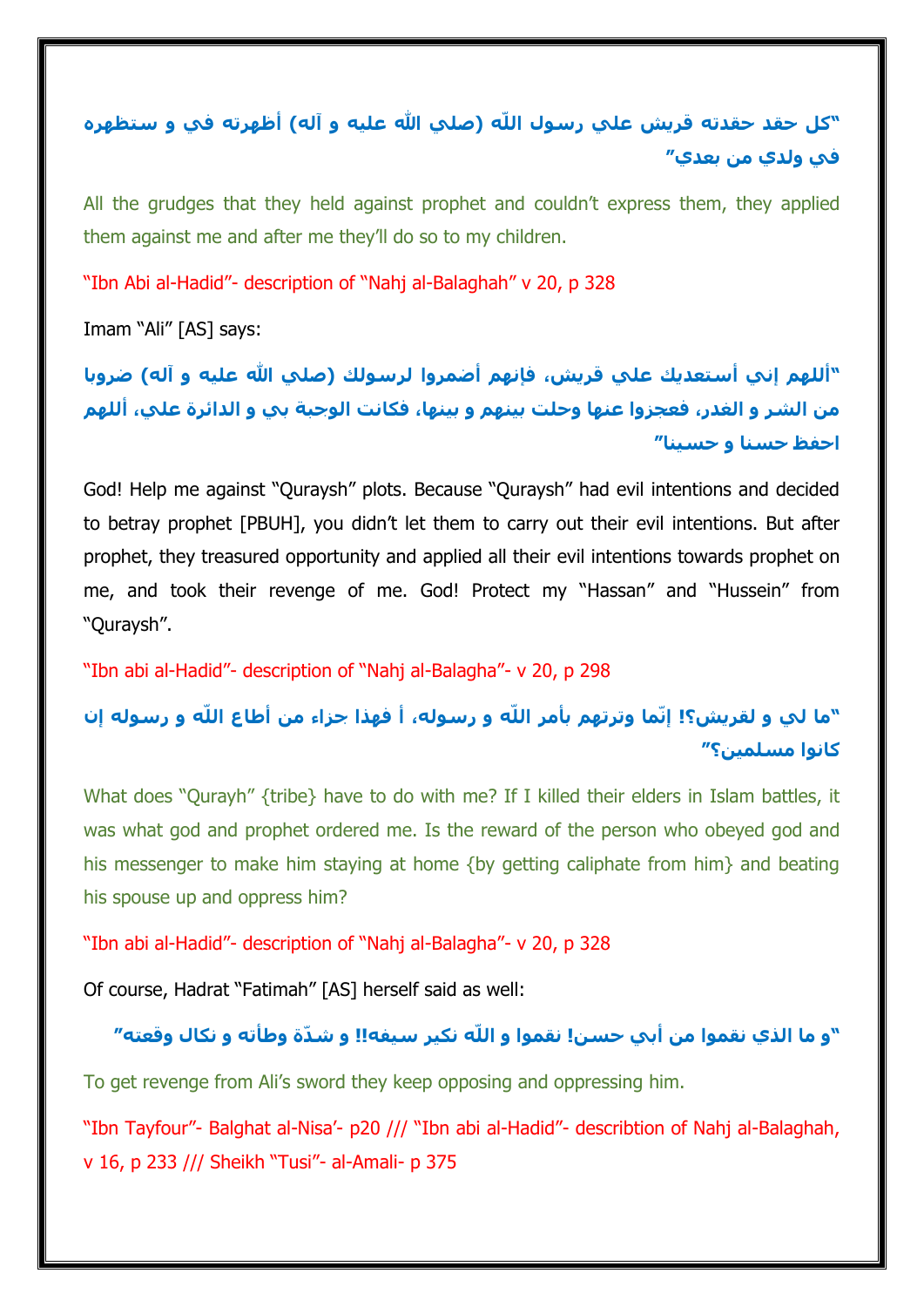It's written in some Sunni famous books such as: "knowing Sahabah" from" Abu Nu'aym", that "Uthman" third caliph said to "Ali" [AS]:

**ّكم و قد قتلتم منهم يوم بدر سبعين كأ ّن وجوههم شنوف "ما أصنع إن كانت قريش ال تحب الذهب تصرع أنفهم قبل شفاههم!"**

It's not my fault that {people of} "Quraysh" don't like you. Just in the battle of "Badr" you killed seventy of their figures.

"Abu Nu'aym"- knowing Sahabah, p 22, "Ibn Abi al-Hadid"- describtion of Nahg al-Balaghah- v 9, p 23

"Abu Nu'aym" and "Shaikh Mufid" quote:

## **ّكم قريش أبدا بعد سبعين رجالً قتلتم منهم يوم بدر" "فما ذنبي؟! و اللّه! ما تحب**

What is my fault? Swear by god! "Quraysh" will never like you since you killed seventy of their prominent figures in the battle of "Badr".

And there's a valid-document narrative written in Sunni books that prophet [PBUH] said to "Ali" [AS]:

## **"ضغائن في صدور اقوام ال يبدونها لك إالّ من بعدي"**

I see grudges towards you in the hearts of some people that they will show them after me.

"Al-Tabarani"- Mu'jam al-Kabir- v11, p 60 /// "Khatib Baghdadi"- history of Baghdad- v12- p 349 /// "Ibn Asakir"- history Damascene- v 42, p 322 // "Ahmad bin Hanbal", Sahaba virtues- v 2, p 651/// "Kharazmi"- virtues, p 65

After quoting this narrative "Haythami" says that its narrators are reliable.

"Haythami"-Majma al-Zawa'id- v9, p 118

More interesting than that is the narrative that "Hakim Neishapuri" has quoted in book "Mustadrak alaa al-Sahihayn" and says that it's valid and has all the conditions of "Sahih Bukhari" and "Sahih Muslim". "Ali" [AS] has quoted from prophet [PBUH]:

"إنّ ممّا عهد إليّ النبي صلي الله عليه و آله أنّ الأمّة ستغدر بي بعده″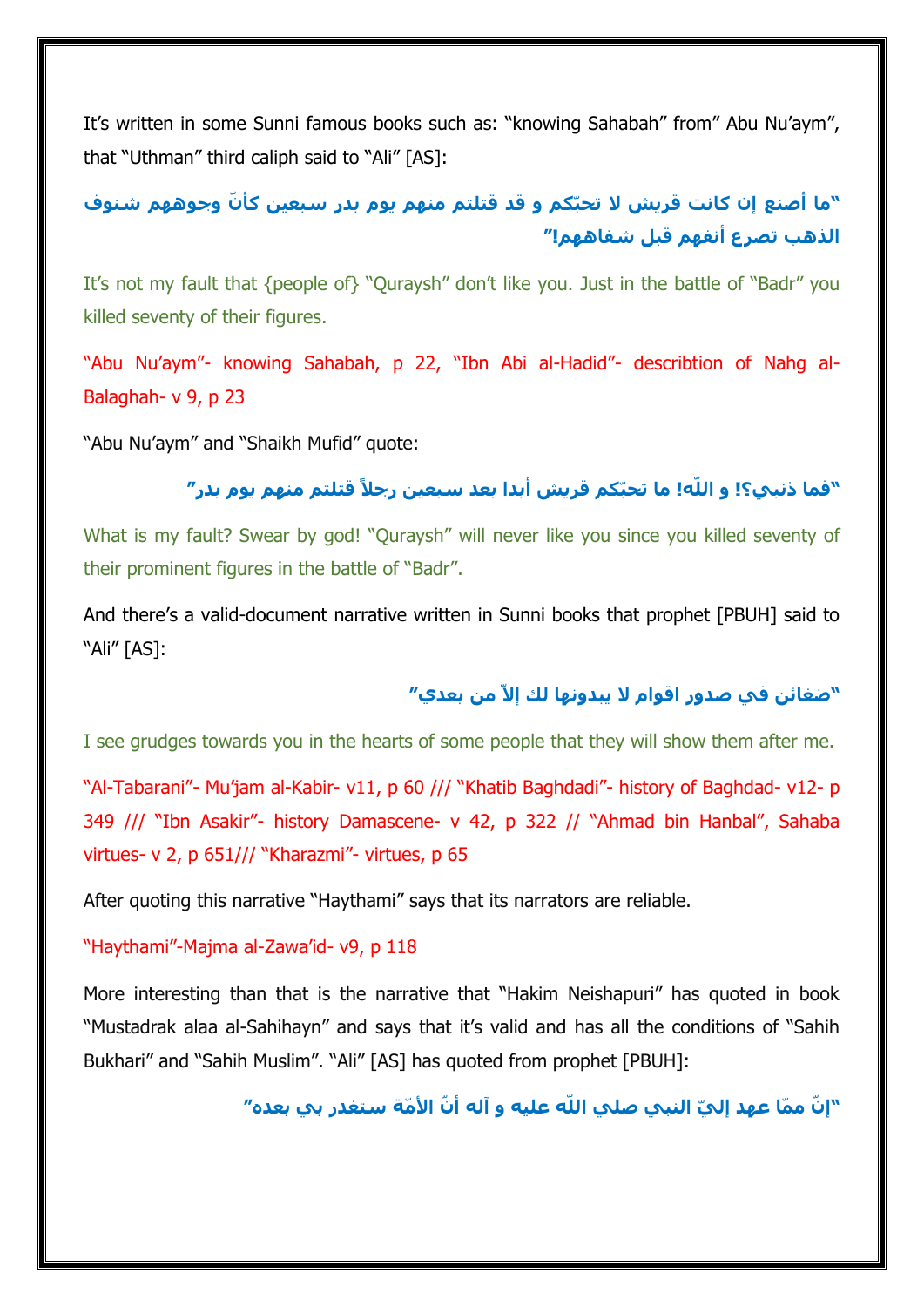In his will, prophet [PBUH] told me: dear "Ali"! after me, my nation will breach their promise towards you.

"Hakim Neishapuri"- Mustadrak alaa Al-Sahihayn- v3, p 140 /// "Khatib Baghdadi"- history of Baghdad, v11, p216 /// "Ibn Asakir"- Medina history- v 42, p 447 /// "Zahabi"- Mizan ali'tidal- v1, p371

"Hakim Neishapuri" and "Zahabi" say that this narrative is valid:

**"هذا حديث صحيح اإلسناد و لم يخرجاه"**

### **Mr. "Hedayati":**

Did "Ali" [AS] swear allegiance with caliphs? If he did so, was he forced or not?

### **Master "Husseini Qazvini":**

At first we should know the meaning of allegiance, it's a treaty between citizen and ruler. For instance several years ago, when I was in "Saudi Arabia", "Malik Fahad" died and "Malik Abd Allah" took the caliphate and kingdom, all people would go to him during about one week and kiss his hand or shoulder or cloak voluntarily and their T.V broadcasted it.

In referendums people vote as well, in fact it's a promise between voters and the one who's voted. So, allegiance means: a promise between citizen and ruler.

Was there such allegiance between commander of faithful [AS] and caliphs or not?

This narrative is written in Sunni resources such as "Sahih Bukhari" and "Sahih Muslim" expressively and is unjustifiable. If someone wants to justify has in fact questioned "Sahih Bukhari" and "Sahih Muslim":

## **"و عاشت بعد النبي صلي هللا عليه و سلم، ستة أشهر فلما توفيت دفنها زوجها علي ليال و لم يوءذن بها أبا بكر و صلي عليها"**

After prophet [PBUH]'s demise, "Fatimah" [AS] was alive for 6 months, when she died, her husband buried her nightly and didn't notify "Abu-Bakr"- who was Islamic ruler and prayer for dead is usually said by Islamic ruler- and he himself established prayer for his spouse. {requiem }

"Sahih Bukhari"- v5, p 82, "Sahih Muslim" v5, p 154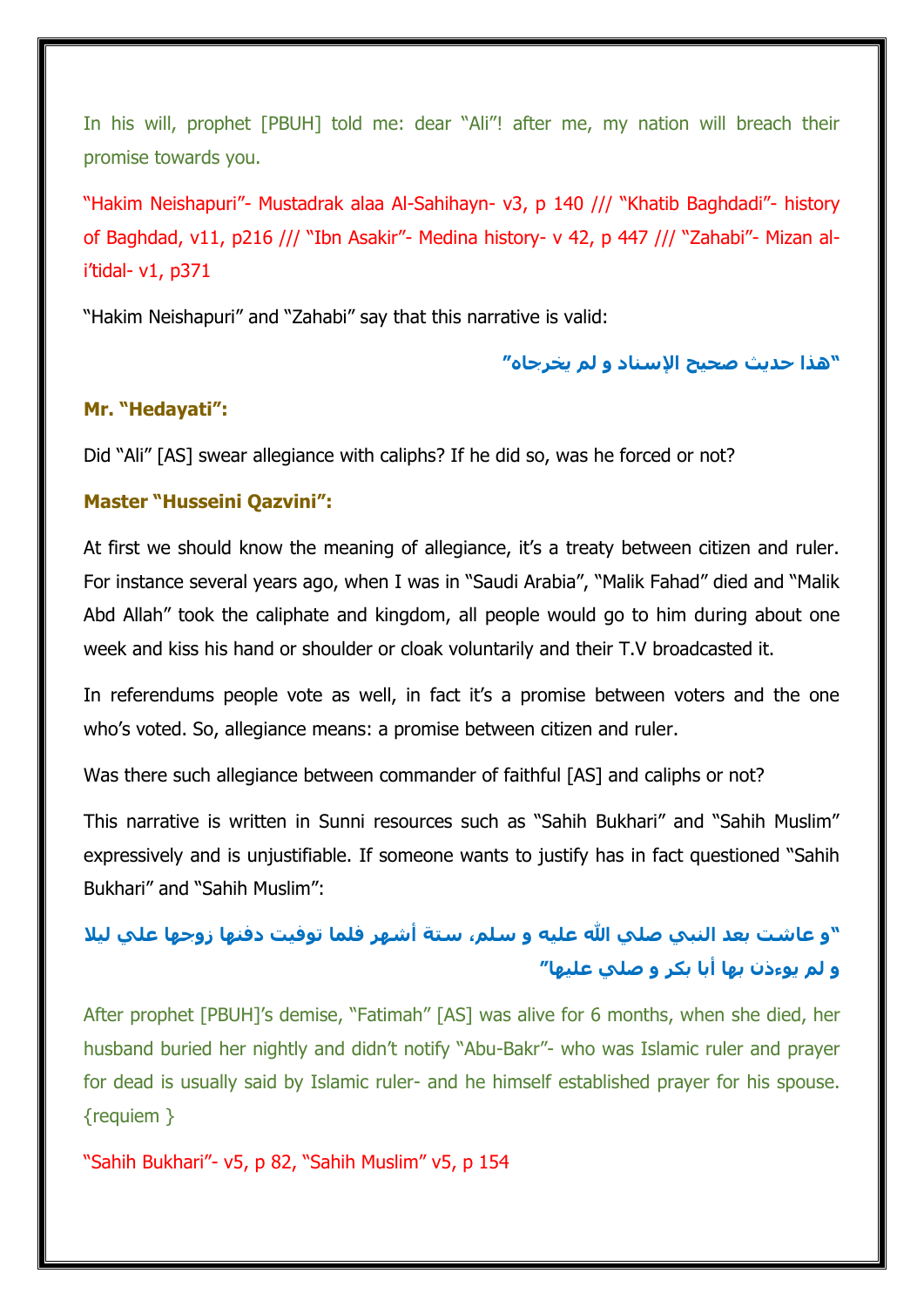**"و لم يكن يبايع تلك األشهر"**

#### During these six months, he didn't swear allegiance with "Abu-Bakr".

This matter is a certain thing in Sunni books that commander of faithful [AS] didn't swear allegiance with "Abu-Bakr" in the first six months of his caliphate.

It's written in Sunni resources that after "Fatimah" [AS]'s martyrdom, "Ali" [AS] saw that people are turning their backs on him:

**و كان لعلي من الناس وجه حياة فاطمة، فلما توفيت، استنكر علي وجوه الناس، فالتمس مصالحة أبي بكر و مبايعته.**

#### "Shih Bukhari", v 5, p 82, "Sahih Muslim", v 5, p 154

After usurping caliphate by "Abu-Bakr", they assaulted the house of Hadrat "Fatimah" [AS] and Imam "Ali" [AS]. We quoted its narrative from the books "Tabary History" and "Ansab al-Ashraf" and other books with valid document and looked into its document as well. They dragged "Ali" [AS] out of home. It's written in the book "Nahj al-Balaghah", letter 28, commander of faithful [AS] writes for "Muawiyah":

# **"إنّي كنت أقاد كما يقاد الجمل المخشوش حتي أبايع و لعمر هللا لقد أردت أن تذ ّم فمدحت و أن تفضح فافتضحت و ما علي المسلم من غضاضة في أن يكون مظلوما ما لم يكن شاكّا في دينه و ال مرتابا بيقينه و هذه حجتي إلي غيرك قصدها"**

They dragged me out my home to the mosque, as camel is controlled and isn't let to escape.

"Nahj al-Balaghah", v3, p 33 /// describtion of Nahj al-Balagha, ibn abi al-Hadid, v 15, p 183 /// "Baladhury"- Ansab al-Ashraf- v1, p 278 /// "Kharazmi"- virtues, p 251

"Baladhuri" says:

# **"بعث أبو بكر عمر بن الخطاب إلي علي رضي هللا عنهم حين قعد عن بيعته و قال: ائتني به بأعنف العنف، فلما أتاه جري بينهما كالم، فقال: إحلب حلبا لك شطره، و هللا! ما حرصك علي إمارته اليوم إال ليوءثرك غدا"**

"Abu-Bakr" ordered "Umar": go and bring "Ali" to the mosque with the fiercest dealing, they dragged him out home to the mosque by force while his clock had been tied around his neck.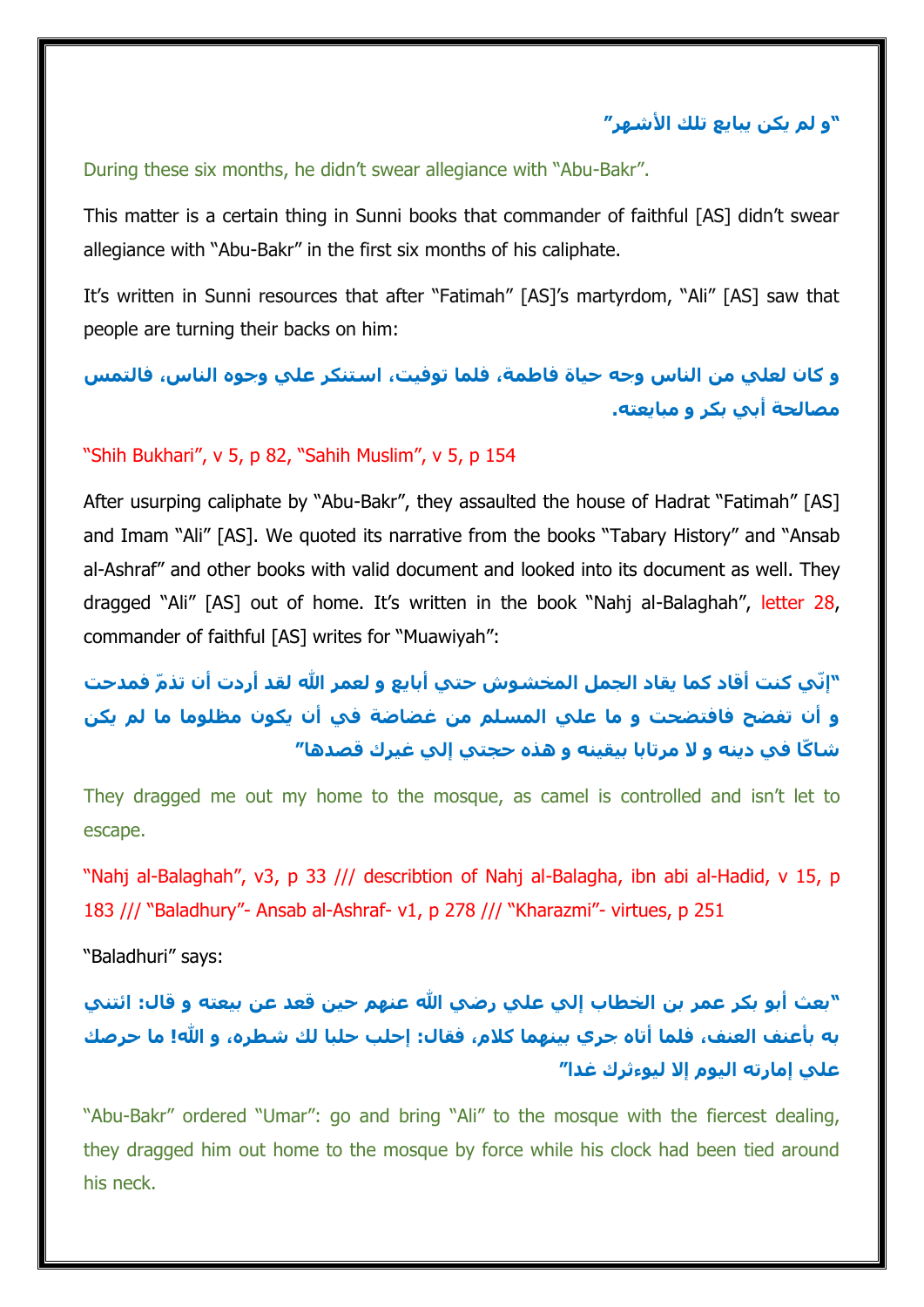"Ansab al-Ashraf", v1, p587

**"ث ّم أخرجهم بتالبيبهم يساقون سوقا عنيفا حتي بايعوا أبا بكر"**

"Ibn abi al-Hadid"- description of Nahj al-Balagha- v6, p48

**"و ساقهما عمر و من معه سوقا عنيفا و اجتمع الناس ينظرون و امتألت شوارع المدينة بالرجال"**

"Ibn abi al-Hadid"- description of Nahj al-Balagha- v6, p49 /// al-Majlisi- "Bihar al-Anvar" v 28, p 322

And when Imam "Ali" entered the mosque, they told him:

**"فقالوا له: بايع. فقال: إن أنا لم أفعل فمه؟! قالوا: إذا وهللا الذي ال إله إال هو! نضرب عنقك! قال: إذا تقتلون عبد هللا و أخا رسوله و أبو بكر ساكت ال يتكلم"**

Swear allegiance with "Abu-Bakr", "Ali" [AS] said: what if I don't? they said: swear by god we'll cut your head out. "Ali" [AS] said: if you kill me you've killed god's creature and prophet [PBUH]'s brother. "Abu-Bakr" didn't say anything.

"Ibn Qutaybah al-Dinwari" Al-Imamate and policy- searched by al-Shiry- v 1, p 31

And "Umar Kahala"- Sunni contemporary scholar- says in the book "A'lam al-Nisa'":

# **"فلحق علي بقبر رسول هللا صلي هللا عليه و سلم يصيح و يبكي و ينادي: يا إبن أم! إن القوم استضعفوني و كادوا يقتلونني"**

After seeing such fierce behavior from people, "Ali" [AS] turned towards prophet [PBUH]'s grave while crying and shouting, and said to prophet [PBUH] what "Aaron" said to his brother "Moses": O the child of mother! This nation humiliated me and wants to kill me.

A'lam al-Nisa'- v 4, p 114 /// "ibn Qutaybah Dinwary"- Imamate and policy, p 31

No one had seen his crying till that day. People knew "Ali" [AS] as the conqueror of "Kheibar" and "Hunayn" and all battles. a brave man and a hero who would never shed tear.

**"فروي عن عدي بن حاتم أنه قال: وهللا! ما رحمت أحدا قط رحمتي علي بن أبي طالب عليه السالم حين أتي به ملببا بثوبه يقودونه إلي أبي بكر و قالوا: بايع، قال: فإن لم أفعل؟ قالوا: نضرب الذي فيه عيناك، قال: فرفع رأسه إلي السماء و قال: أللهم إني**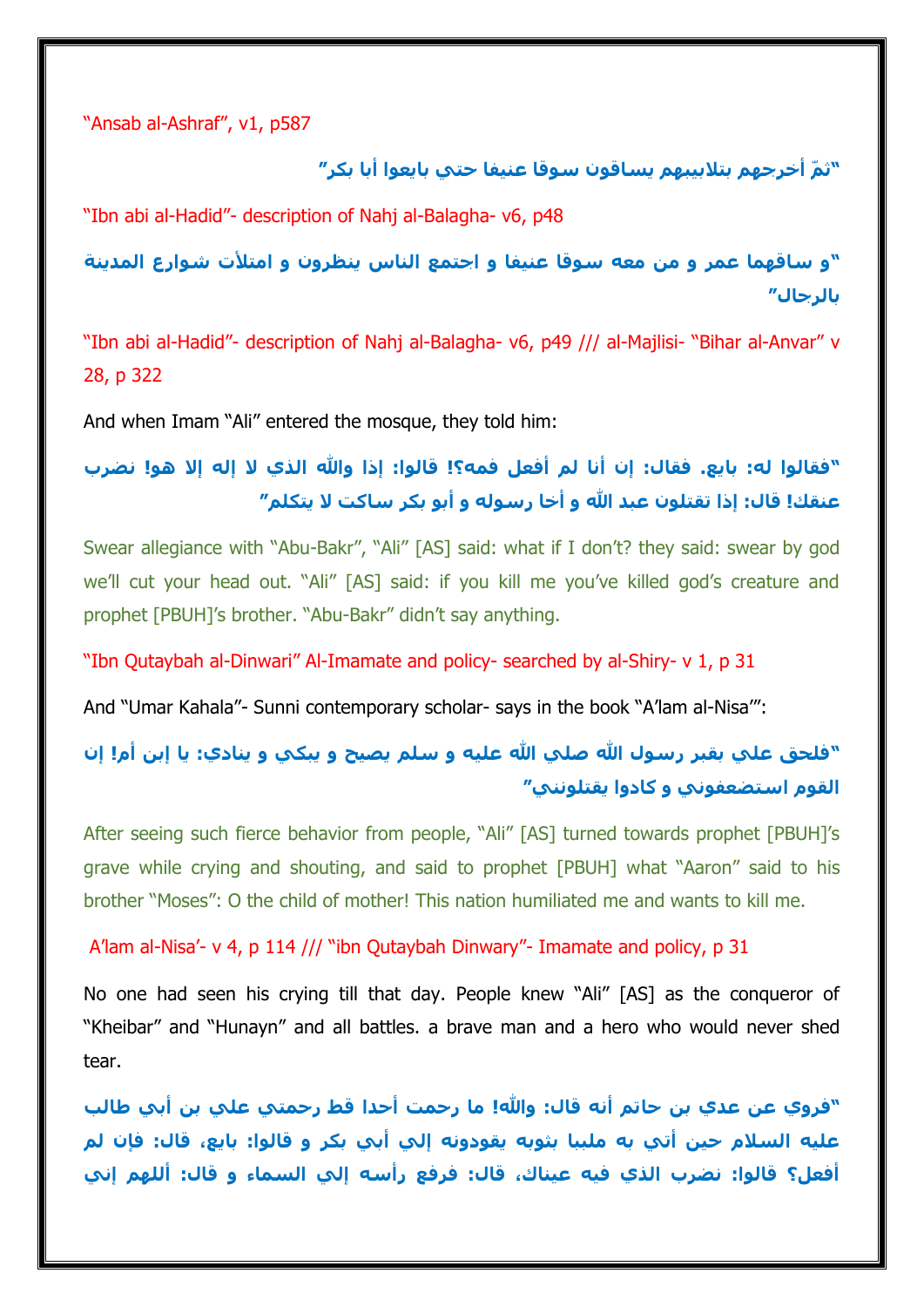# **أشهدك أنهم أتوا أن يقتلوني فإني عبد هللا و أخو رسول هللا، فقالوا له: مد يدك فبايع، فأبي عليهم، فمدوا يده كرها، فقبض علي أنامله، فراموا بأجمعهم فتحها فلم يقدروا، فمسح عليها أبو بكر و هي مضمومة"**

They dragged "Ali" to "Abu-Bakr" and said: you should swear allegiance. He clenched his fist, they all tried to open it to putting it on Abu-Bakr's hand but they couldn't. "Abu-Bakr" himself put his hand on Ali's hand as allegiance.

### "Mas'udi"- Ithbat al-Wasiyyah- p146

If we call it allegiance, yes, allegiance has done. While it's not customary in no place in the world that ruler puts his hand on a citizen's hand as allegiance then they call it allegiance.

Of course it's written in some books that commander of faithful [AS] has called this allegiance "forced allegiance". It's written in the book "Imamate and policy" from "ibn Qutaybah Dinwari":

### **"فبايعت مستكرهاً"**

I tried to collect force getting my due. But I couldn't, so I swore allegiance while I was forced.

### "Ibn Qutaybah Dinwary"- imamate and policy- searched by Shiry, v1, p176

It's written in some Shia resources such as "al-Kashf al-Muhajja" from late "Sayed bin Tawus", p 180 and the book "Nahj al-Sa'adat" from "Mahmudi"- who has collected "Ali" [AS]'s unwritten sayings in "Nahj al-Balagha"- v5, p219, that Imam "Ali" [AS]:

## **"و لو كان لي بعد رسول هللا )صلي هللا عليه و آله( عمي حمزة و أخي جعفر لم أبايع كرها و لكني بليت برجلين حديثي عهد باإلسالم، العباس و عقيل"**

If my uncle "Hamza" and my brother "Ja'far" were alive, I wouldn't accept forced allegiance.

### "Al-Majlesi"- Bihar al-Anwar- v30, p15

Late Sheikh "Al-Mufid" has an opinion that indicates Shia's opinion. If any Shia scholar says anything other than it, his opinion is wrong. Sheikh "Mufid" says in the book "Al-Mukhtarah, p 56: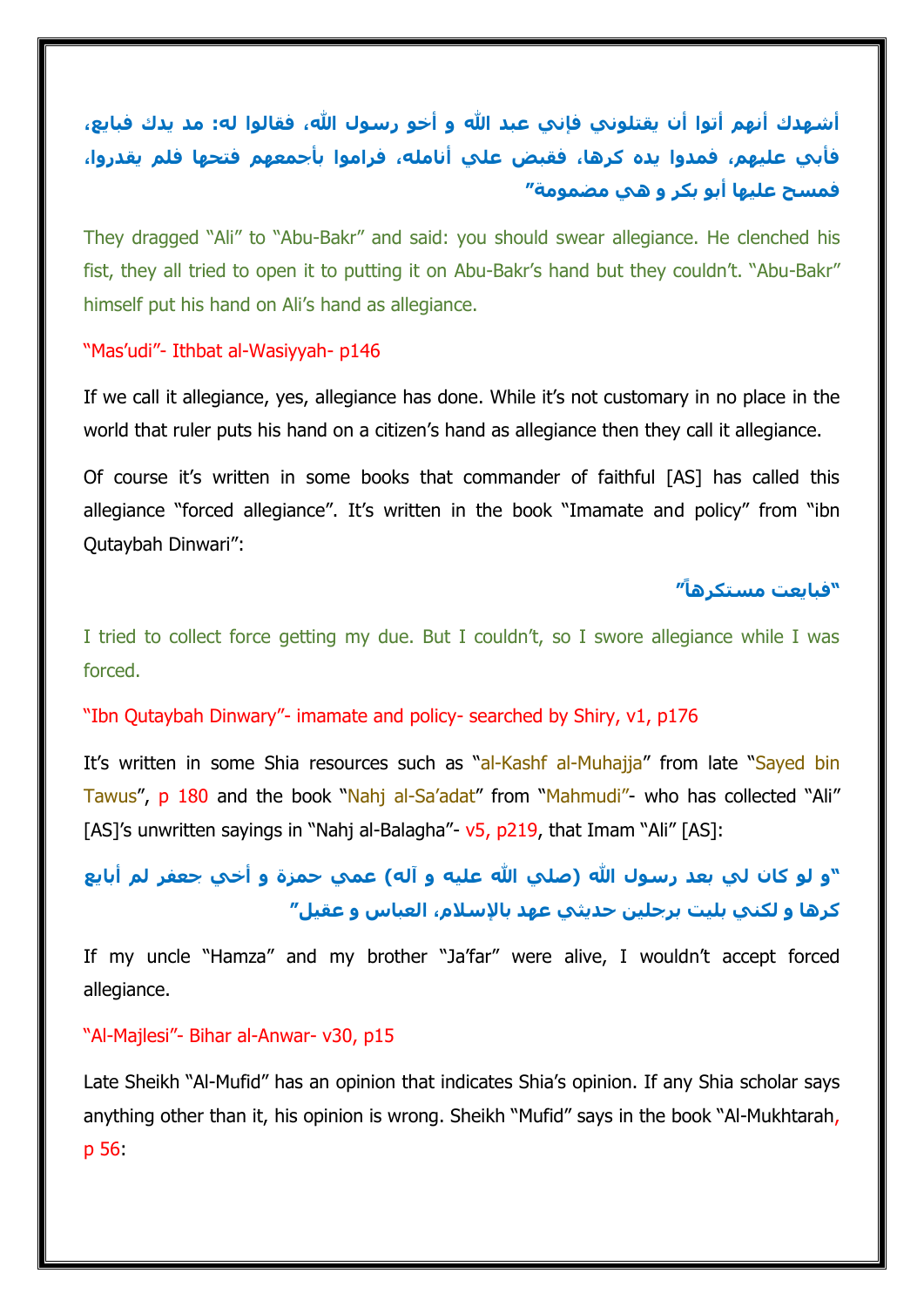# **"قد أجمعت األ ّمة علي أن أمير الموءمنين عليه السالم تأ ّخر عن بيعة أبي بكر . . . و المحق ّقون من أهل اإلمامة يقولون: لم يبايع ساعة قطّ"**

This is nation's consensus that commander of faithful [AS] hasn't sworn allegiance in those six months and Shia researchers believe that "Ali" [AS] hasn't sworn allegiance with caliphs even one hour.

## **Mr. "Hedayati":**

Did triple caliphs especially "Abu-Bakr" and "Umar" say anything expressively about rightfulness of commander of faithful [AS] and that they were not entitled?

### **Master "Qazvini":**

Hadrat "Ali" [AS] deserved caliphate and it was his due. To complete the matter of "Ali" [AS]'s allegiance and that he didn't arise, I ask people to read sermon 74 of the book "Nahj al-Balagha" carefully, in this sermon "Ali" [AS] has done justice to the matter, after reading this sermon carefully if you say something opposite of it, it'll be nonsense, "Ali" [AS] says:

# **"لقد علمتم أني أحق الناس بها من غيري و وهللا! ألسلمن ما سلمت أمور المسلمين و لم يكن فيها جور إال علي خاصة التماسا ألجر ذلك و فضله و زهدا فيما تنافستموه من زخرفه و زبرجه"**

You knew that caliphate is my due and were sure that I'm the right caliph and usurped my right. Swear by god I'll accept what you've done as long as Muslims' status is alright and no one other than me is oppressed. If I'm the only one who is going to be oppressed, I'll accept this oppression.

But about your question, there is a narrative in the book "Al-Mustadrak alaa al-Sahihayn" from "Hakim Nishapuri" quoted from second caliph {Umar}:

# **"لقد أعطي علي بن أبي طالب ثالث خصال، ألن تكون لي خصلة منها أحب إلي من أن أعطي حمر النعم: تزوجه فاطمة بنت رسول هللا صلي هللا عليه و آله و سكناه المسجد مع رسول هللا صلي هللا عليه و آله يحل له فيه ما يحل له و الراية يوم خيبر"**

God has given three virtues to "Ali" [AS] that if I had one of them, it'd be better for me than whole the world: 1: "Fatimah" is his wife, 2: that prophet closed the doors of mosque and opened the door of Ali's house towards mosque { just the door of his house was open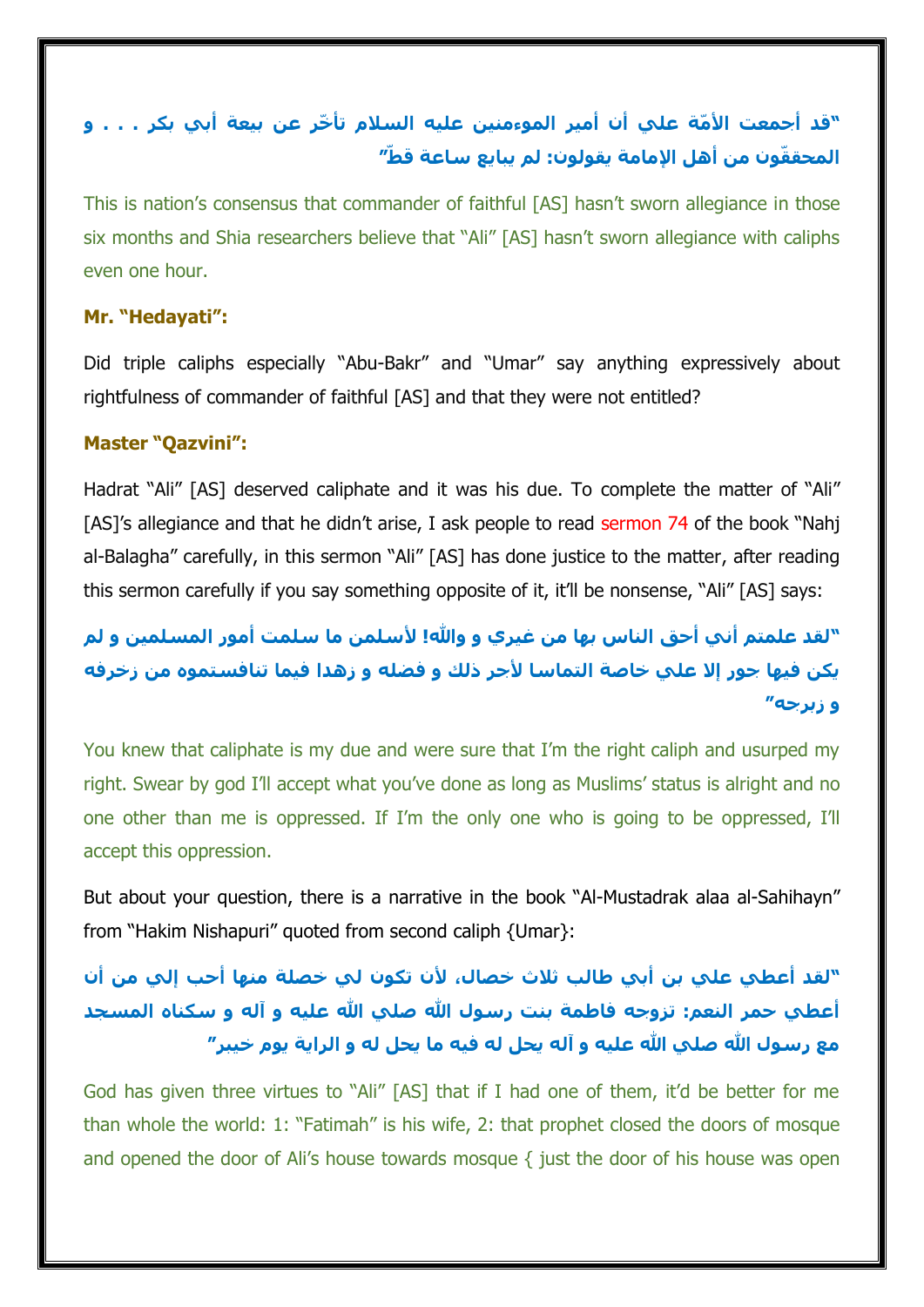to the mosque not others} 3: that prophet said on the day of "Kheibar" that tomorrow I'll give the flag to someone who is liked by god and prophet and he likes them as well and next day "Ali" held the flag.

"Hakim Nishapuri", Al-Mustadrak alaa al-Sahihain"- v3, p125 /// "Suyuty"- caliphs' history, p 172 /// "Damascene history" Ibn Asakir- v 42, p 120 /// "Kharazmi", virtues, p 332 and many other books.

After quoting narrative, "Hakim Nishapury" says that it's valid.

It's been quoted from second caliph in the book "Tarikh Ya'qubi" who says to "Ibn Abbas":

## **"إ ّن عليا ألح ّق الناس بها و لكن قريشا ال تحتمله"**

More than anyone "Ali" deserves to be caliph but "Quraysh" can't endure him.

### "Tarikh al-Ya'qubi"- v2, p 159

And in another narrative Mr." Abd al-Razzagh" – master of Bukhari"- quotes from second caliph:

## **"فوهللا إنه ألحراهم إن كان عليهم، أن يقيمهم علي طريقة من الحق"**

Swear by god! Ali" is the most competent guy who can make people following the right, if he takes caliphate.

"Bukhari"- al-Adab al-Mufrad- v 128 /// "Abd ar-Razzaq as-San'ani"- al-Musannif- v 5, p 446 ///

**"لئن ولوها األجيلح ]مصغر األجلح و هو من انحسر شعره من جانبي رأسه[ ليركبن بهم الطريق، يريد عليا"**

If "Ali" takes the caliphate, he will make all people to follow direct path.

"Abd ar-Razzaq as-San'ani"- al-Musannif- v 5, p 446

In another narrative "Ibn Abd al- Birr"- amongst Sunni scientific pillars- says that "Umar" said to "Ibn Abbas":

**ّا إبن عمك ألحق الناس بها! و لكن قريشا ال تحتمله و لئن وليهم يا بن عباس! إن علي ليأخذنهم بمر الحق ال يجدون عنده رخصة و لئن فعل لينكثن بيعته ثم ليتحاربن!**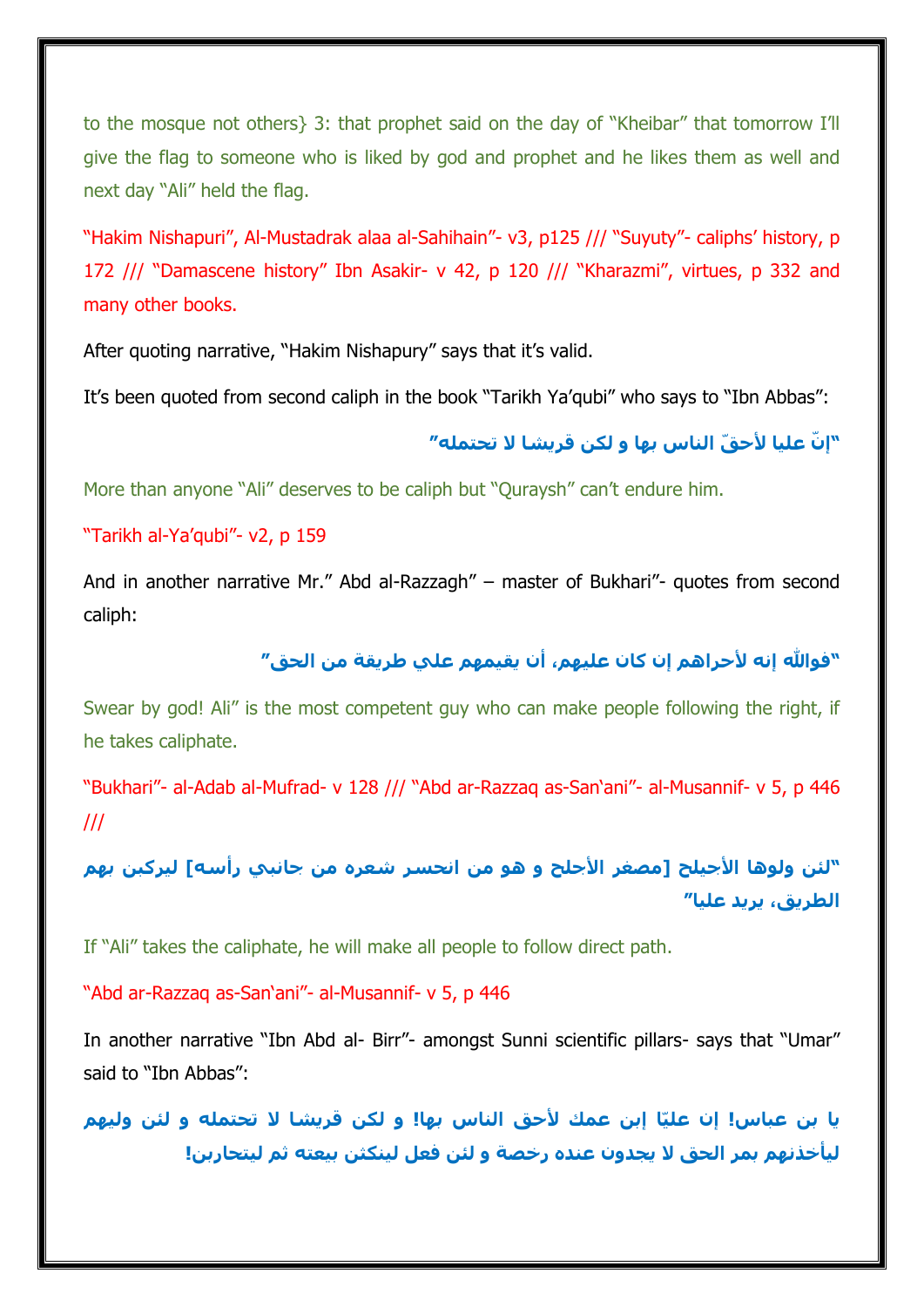Swear by god! You cousin "Ali" is the most competent person for caliphate. If "Ali" takes the caliphate, even if it's bitter, he'll make people to follow the right.

"Tarikh Ya'qubi"- v 2, p 159

It's written in the book "Imamate and policy" that "Umar" said:

**"روي إبن قتيبة عن عمر بن الخطاب ـ في قضية الشوري:**

. . . و ما يمنعني منك يا علي إلاَّ حرصك عليها! و إنك أحري القوم، إن وليتها، أن تقيم علي **الحق المبين و الصراط المستقيم"**

If "Ali" takes the caliphate, he will make people to direct path and right.

"Ibn Qutaybah Dinwari"- Imamate and policy- searched by "Shiry"- v 1, p 43 /// "Baladhuri"- genealogies of the Nobles- v 5, p 17///ibn abi al-Hadid", description of "Nahj al-Balaghah"- v1, p 185

#### **Viewers' questions:**

1: in the last program I said that the word **"** هللا بقية "written in Sura 11, verse 86, is the profit that a person gets from his business. And is not related to Imam "Mahdi" [AS] and god says that low and Halal profit is better than stealing and shortchanging, in response Mr."Qazvini" said that there is no verse in "Quran" unless it has both appearance and hidden meanings, this talk of Master "Qazvini" is against "Quran":

## "وَ لَقَدْ يَسَّرْنَا الْقُرْآَنَ لِلذِّكْرِ فَهَلْ مِنْ مُدَّكِرٍ″

We have made the Koran easy to remember, is there any that will remember!

Sura AL-QALAM, verse 17

## **ُه ْم يََت َذ َّك ُرو َن" ِنَّ َما يَ َّس ْرنَا ُه بِلِ َسانِ َك لَ َعلَّ " َفإ**

#### Sura AD-DUKHAN- verse/ 58

So what Mr."Qazvini" said is against these verses. These verses prove that god has sent Quran down so simple so that all can understand it. But Mr."Qazvini" says that it has appearance and inside. If someone says that understanding Quran is difficult that guy has denied Quran verses. If someone says that Quran has appearance and inside meanings, he's made it invalid. God says in "Quran":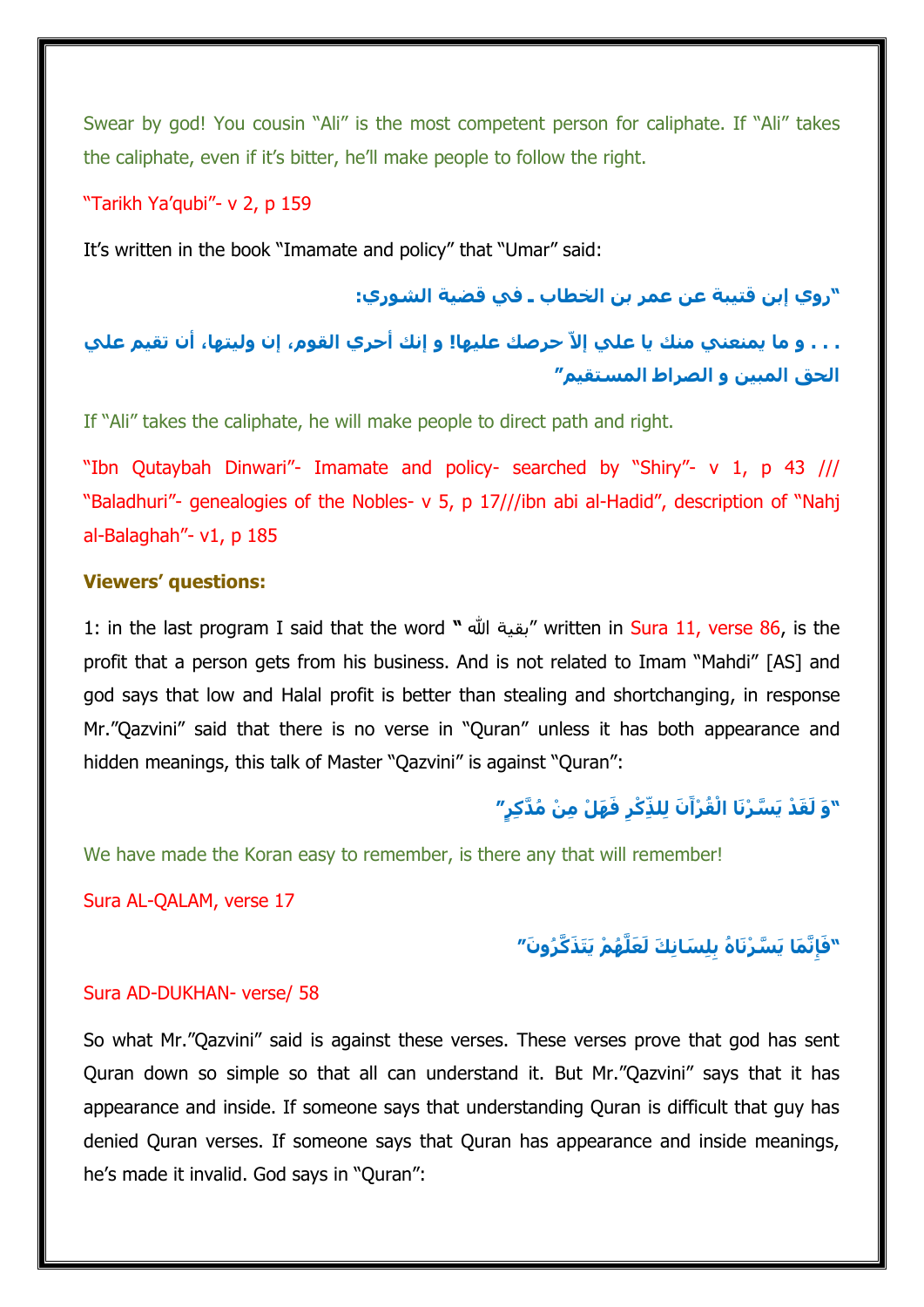**ْي ُك ُم اْل َم ْيَت ُة" " ُح ِرّ َم ْت َعلَ**

"You are forbidden (to consume) the dead"

#### Sura AL-MAEDA/ verse 3

If someone says it has appearance and inside meanings, this verse inside meaning contains cat meat and is forbidden not pork, so we can eat pork. If you say that Quran verses have appearance and inside meanings, they'll become invalid.

#### **Response:**

Mr."Mahmudi Madvi" relied on some Quran verses such as:

# "وَ لَقَدْ يَسَّرْنَا الْقُرْآَنَ لِلذِّكْرِ فَهَلْ مِنْ مُدَّكِرٍ″

## **ُه ْم يََت َذ َّك ُرو َن" ِنَّ َما يَ َّس ْرنَا ُه بِلِ َسانِ َك لَ َعلَّ " َفإ**

He recites some verses and either ignores other verses or it's not in his interest to read them.

God says in Sura AN-NAHL verse, 44

## **ِس ْي َك ال ِّذ ْك َر لُِتبَيِّ َن لِلَّنا ِلَ " ْن َز ْلَنا إ َو أ " َ**

(We sent them) with clear signs and the Psalms. And we sent down to you the Remembrance so that you can make clear to people what has been sent down to them, in order that they reflect.

If all verses were really understandable for all people they wouldn't need explainer, it wouldn't necessary that prophet Muhammad [PBUH] explains them to people. And more interesting than that is this verse:

## "فَاسْأَلُوا أَهْلَ الذِّكْرِ إِنْ كُنْتُمْ لَا تَعْلَمُونَ″

We never sent but men before you to whom we revealed, ask the people of the Remembrance, if you do not know.

### Sura AN-NAHL- verse, 43

It's written in Sunni resources that "Jabir bin Abd Allah Ansari" quotes that when this verse was sent down, commander of faithful [AS] said: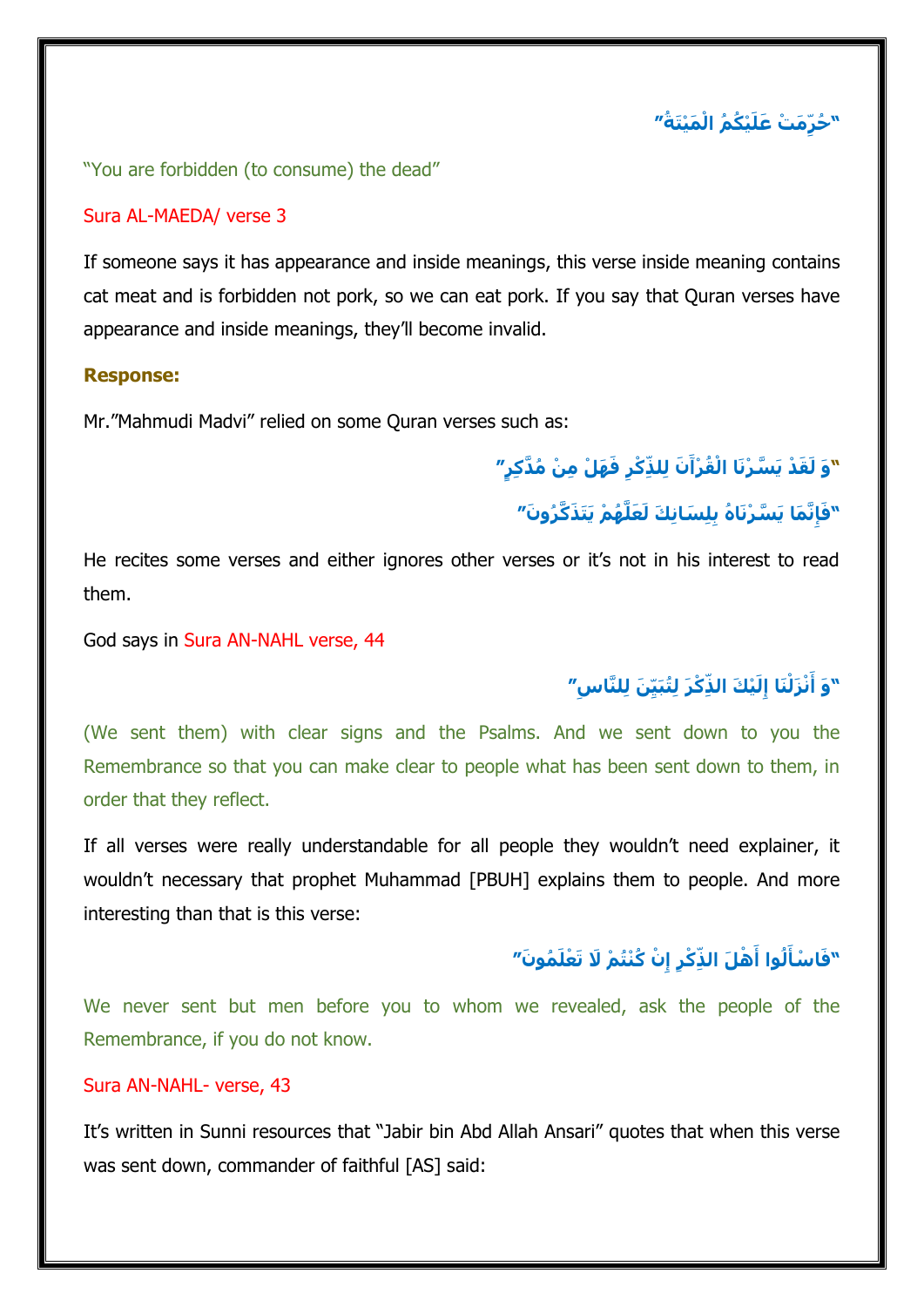## **"نحن أهل الذكر"**

We Shia Imams are the people of remembrance.

"Tabari", Jami' al-Bayan- v 14, p 145 /// Tafsir Tha'labi"- v 6, p 270/// Tafsir Ibn Kathir- v2, p 591

"Kuleini" al-Kafi" v 1, p 210 /// Sheikh Mufid- al-irshad, v2, p 162

So it's not like that all Quran verses are understandable for everyone. If it were understandable there wouldn't be all this dissention. All this dissention was because everyone got something from Quran and according to what they got they would impose their ideas on people.

As for this matter that if Quran is god's talk or if it's been created or not, many disasters occurred during the history, massacre and killing occurred because of this matter at the time of "Ahmad bin Hanbal" and "Abu-Hanifah".

Or about "Muta'" {short term marriage}, there is Quran verse about it but there have been many dissentions about it.

### **Question 2:**

I want to read some narratives about Hadrat "Ali" [AS] and ask Mr."Qazvini" to correct them.

1: it's said that when prophet [PBUH] was dying, Imam "Ali" [AS] was sitting next to him and "Asma'" or "Umm Salamah" was there as well. Prophet [PBUH] explains to Ali [AS] that they will usurp your due. "Ayesha" was eavesdropping. Then "Ayesha" went to "Abu-Bakr" and said: prophet [PBUH] said to "Ali" [AS], be patient and do nothing.

2: when Hadrat "Ali" [AS] entered home, he saw Hadrat "Fatimah" [AS] crying while embracing "Hassan" [AS], "Hussein" [AS], and Hadrat "Zeynab" [AS], Imam "Ali" [AS] went to the room and got his sword "Dhu al-Faqar" and wanted go out. Then he heard the call of the "Azan", "Ali" [AS] said to Hadrat "Fatimah" [AS]: if you want this sound to remain, you should accept me to wait…

#### **Response:**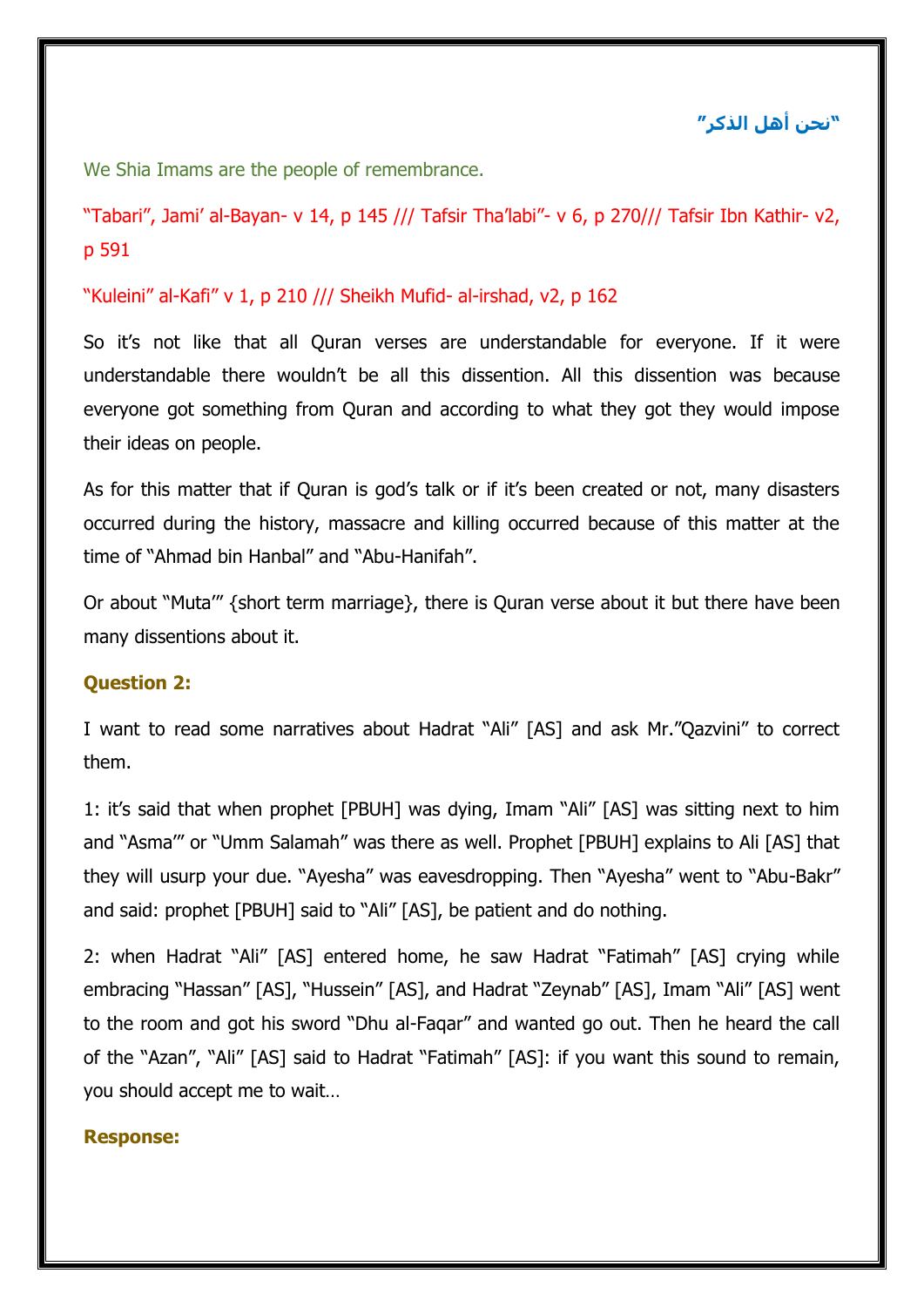As for the verse relating the exoneration of "Ayesha" which is about the matter of "slander":

## **ِإل ْف ِك ُع ْصبَ ٌة ِمْن ُك ْم" َّن الَّ ِذي َن َجاُءوا بِاْ ِ "إ**

those who came with the slander were a number of you. Do not regard it evil for you, rather it is good for you. Every person of them shall have the sin that he has earned charged to him. As for he who took upon himself the greater part there is a mightier punishment

### Sura AL-NOOR, verse 11

Mr."Bukhari" has talked about it in the book "Sahih Bukhari" that they slandered "Ayesha" and this matter was so controversial and Prophet [PBUH] got upset. It's written in narrative that "Ayesha" claimed that theses several verses of Sura AL-NOOR are about me. It means they were sent down about exonerating me. These verses begin from verse 11 to verse 16.

Shia scholars believe that wives of all prophets [PBUTH] from Hadrat "Adam" [AS] to Prophet Muhammad [PBUH] have been away of any debauchery. If someone ascribes debauchery to them, not only we don't know him Shia but he isn't Muslim, because it's against Quran verse. Even the word "**ماَ هُ تاََخانَ فَ** " in this verse:

## "ضَرَبَ اللَّهُ مَثَلًا لِلَّذِينَ كَفَرُوا اِمْرَأَةَ نُوحٍ وَ امْرَأَةَ لُوطٍ كَانَتَا تَحْتَ عَبْدَيْنِ مِنْ عِبَادِنَا صَالِحَيْنِ فَخَانَتَاهُمَا فَلَمْ يُغْنيَا عَنْهُمَا مِنَ اللَّه شَيْئًا وَقَبِلَ ادْخُلَا النَّارَ مَعَ الدَّاخلينَ″

#### Sura AT-TAHRIM, verse 10

Which is about the wives of Hadrat "Noah" and "Lout" [AS], their treason hasn't been debauchery but they betrayed in the matter of prophecy.

Some companions of prophet [PBUH] slandered "Ayesha", it's written in "Sahih Bukhary" and "Sahih Muslim" about what they said that we can't cite them.

2: "Allamah "Mjlesi" has written in the book "Jala' al-Uyoun" that they assaulted "Ali" [AS]'s house to drag him to the mosque, Hadrat "Fatimah" [AS] said: why don't you defend? Why don't you show your courage? They beat your spouse up- Of course this is what "Allamah Maslesi" writes- and then commander of faithful [AS] grabbed the belt of one of assailants